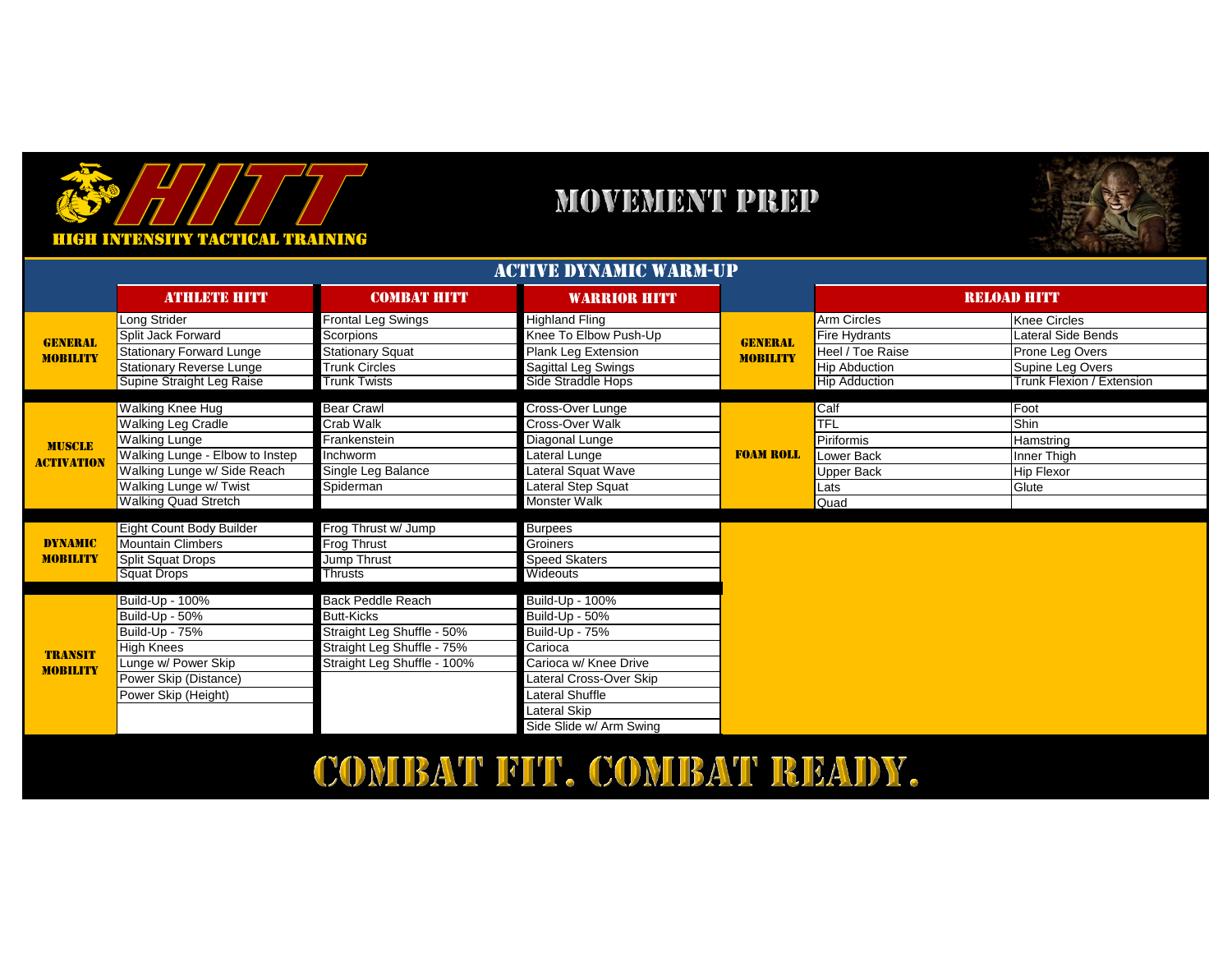

## STRENGTH AND POWER

| <b>WARRIOR HITT</b>                   |                                   |                                      |                                    |                               |                               |                                   |
|---------------------------------------|-----------------------------------|--------------------------------------|------------------------------------|-------------------------------|-------------------------------|-----------------------------------|
| <b>PUSH</b>                           | <b>PULL</b>                       | <b>LUNGE</b>                         | ROTATION                           | <b>SQUAT</b>                  | <b>HINGE</b>                  | <b>PLANK</b>                      |
| <b>VERTICAL</b>                       | <b>HORIZONTAL</b>                 | <b>LATERAL</b>                       | <b>BALLISTIC</b>                   | <b>FRONT LOAD</b>             | <b>CLEAN</b>                  | <b>DYNAMIC</b>                    |
| Ammo Can Press                        | Ammo Can Row                      | Ammo Can Lateral Lunge               | <b>Med Ball Oblique Toss</b>       | <b>Barbell Front Squat</b>    | Clean Hang Pull               | Rope Alternating Waves            |
| <b>Barbell Explosive Calf Raises</b>  | <b>Barbell Bentover Row</b>       | <b>Barbell Diagonal Lunge</b>        | Med Ball Side Throw                | <b>Dumbbell Lateral Squat</b> | Clean High Pull               | <b>Rope Corkscrews</b>            |
| <b>Barbell Military Press</b>         | Dumbbell Bentover Row             | <b>Barbell Lateral Lunge</b>         | <b>Med Ball Side Twist Toss</b>    | Dumbbell Single Leg Squat     | Deadlift                      | Rope Double Waves                 |
| Double Kettlebell Push Press          | Dumbbell Pull Over                | <b>Barbell Rotational Lunge</b>      | Rope Kneeling Throws               | <b>Dumbbell Squat</b>         | <b>Hang Clean</b>             | Rope Plank Pulls                  |
| <b>Dumbbell Arnold Press</b>          | Dumbbell Push-Up w/ Row           | <b>Dumbbell Lateral Lunge</b>        | <b>Rope Standing Throws</b>        | Dumbbell Sumo Squat           | Kettlebell Clean - Single Arm | Rope Seated Alternating Waves     |
| <b>Dumbbell Shoulder Press</b>        | Kettlebell Renegade Row           | <b>Dumbbell Rotational Lunge</b>     |                                    | Kettlebell Goblet Squat       | Power Clean                   | Rope Side Plank Spirals           |
| <b>Kettlebell Military Press</b>      | Kettlebell Row-Single Arm         | Landmine Lateral Lunge               |                                    | <b>Landmine Thrust</b>        | Sandbag Clean                 | Rope Side Plank Waves             |
| <b>Push Press</b>                     | Rope Squat Pulls                  | Sandbag Rotational Lunge             |                                    | Sandbag Bear Hug Squat        | Sandbag Deadlift              | Rope Uppercuts                    |
| Split Jerk                            | Sandbag Bent Over Row             | <b>TRX Crossing Balance Lunge</b>    |                                    | Sandbag Front Squat           | Sandbag Goodmorning           | Sandbag Lateral Bag Drag          |
|                                       | Sandbag Single Grip Bent Over Row | <b>TRX Speed Skater</b>              |                                    |                               | <b>Triple Extension</b>       |                                   |
|                                       |                                   |                                      | ATHLETE HITT                       |                               |                               |                                   |
| <b>PUSH</b>                           | <b>PULL</b>                       | <b>LUNGE</b>                         | <b>ROTATION</b>                    | <b>SQUAT</b>                  | <b>HINGE</b>                  | <b>PLANK</b>                      |
| <b>HORIZONTAL</b>                     | <b>VERTICAL</b>                   | <b>LINEAR</b>                        | <b>LOADED</b>                      | <b>OVERHEAD / BACK LOAD</b>   | <b>SNATCH</b>                 | <b>VARIABLE</b>                   |
| <b>Barbell Bench Press</b>            | Ammo Can Front Raise              | Rope Alternating Waves w/ Lunge      | <b>Landmine Rotation</b>           | <b>Barbell Back Squat</b>     | <b>Dumbbell Snatch</b>        | Figure 8's                        |
| <b>Barbell Close Grip Bench Press</b> | <b>Barbell Shrug</b>              | Ammo Can Lunge                       | Med Ball Figure 8's                | <b>Barbell Lateral Squat</b>  | <b>Hang Snatch</b>            | <b>Flutter Kicks</b>              |
| <b>Dumbbell Bench Press</b>           | <b>Barbell Upright Row</b>        | <b>Barbell Forward Lunge</b>         | Sandbag Cyclone                    | <b>Overhead Squat</b>         | <b>Power Snatch</b>           | <b>Hanging Flutter Kicks</b>      |
| Dumbbell Incline Bench Press          | Dead Hang Pull-Up                 | <b>Barbell Reverse Lunge</b>         | Sandbag Kneeling Around the World  | <b>Press Under</b>            | Snatch Hang Pull              | <b>Hanging Knee Raises</b>        |
| Dumbbell Push-Up                      | Dumbbell 3 Way Shoulder Raise     | <b>Barbell Split Squat</b>           | Sandbag Standing Around the World  | Quick Drop                    | Snatch High Pull              | <b>Hanging Leg Lowers</b>         |
| Dumbbell Push-Up w/ Row               | <b>Dumbbell Bicep Curl</b>        | Dumbbell Lunges                      |                                    | Sandbag Overhead Squat        |                               | Leg Lowers                        |
| Traveling Push-up                     | Dumbbell Hammer Curl              | Dumbbell Split Squat                 |                                    | Sandbag Shoulder Squat        |                               | <b>Med Ball Circuit</b>           |
| <b>TRX Chest Press</b>                | Kettlebell Upright Row            | Kettlebell Overhead Lunge            |                                    |                               |                               | Med Ball Crunch                   |
| <b>TRX Incline Press</b>              | <b>Med Ball Slams</b>             | Kettlebell Overhead Lunge-Single Arm |                                    |                               |                               | <b>Med Ball Partner Toss</b>      |
| <b>TRX Push Up</b>                    | Rope Power Jacks                  | Kettlebell Overhead Split Squat      |                                    |                               |                               | Med Ball Toe Touches              |
| <b>TRX Spider Man Push-up</b>         | Sandbag Bicep Curl                | Rope Double Waves w/ Split Squat     |                                    |                               |                               | Med Ball V-Ups                    |
| <b>TRX Tricep Press</b>               | <b>Tire Flip</b>                  | Sandbag Balance Step Lunge           |                                    |                               |                               | Med Ball V-Ups - Single Leg       |
|                                       |                                   | Sandbag Front Lunge                  |                                    |                               |                               | <b>Oblique Heel Touches</b>       |
|                                       |                                   | Sandbag Shoulder Lunge               |                                    |                               |                               | <b>Prone Superman</b>             |
|                                       |                                   | Sandbag Suitcase Lunge               |                                    |                               |                               | <b>Toe Touches</b>                |
|                                       |                                   | Split Jump w/ Med Ball Slam          |                                    |                               |                               | V-Ups                             |
| <b>COMBAT HITT</b>                    |                                   |                                      |                                    |                               |                               |                                   |
| <b>PUSH</b>                           | <b>PULL</b>                       | <b>LUNGE</b>                         | ROTATION                           | <b>SQUAT</b>                  | <b>HINGE</b>                  | <b>PLANK</b>                      |
| <b>BALLISTIC</b>                      | <b>SUSPENDED</b>                  | <b>SUSPENDED</b>                     | <b>RESISTED</b>                    | <b>UNLOADED</b>               | <b>VARIABLE</b>               | <b>SUSPENDED</b>                  |
| <b>Alternating Plyo Push-up</b>       | <b>TRX Bicep Curl</b>             | <b>TRX Abducted Lunge</b>            | <b>Hanging Oblique Knee Raises</b> | Box Depth Jump                | Ammo Can Deadlift             | TRX Atomic Oblique Push-Up        |
| Clap Chest Push-up                    | <b>TRX Hamstring Curl</b>         | <b>TRX Balance Lunge</b>             | <b>Hanging Windmills</b>           | Box Depth Jump to Sprint      | Ammo Can Deadlift-Single Leg  | <b>TRX Atomic Push-Up</b>         |
| Clap Push-up                          | <b>TRX High Row</b>               | <b>TRX Burpee</b>                    | <b>Med Ball Russian Twist</b>      | Box Jump                      | Dumbbell Single Leg Deadlift  | TRX Crunch on Elbows              |
| Depth Push-up                         | TRX Inverted Row                  | <b>TRX Lunge</b>                     | Med Ball Single Leg Woodchoppers   | Box Tuck Jump-Single Leg      | Kettlebell Swing              | <b>TRX Crunch on Hands</b>        |
| Lying Chest Throw                     | TRX Low Row                       | TRX Lunge W/Hop                      | Med Ball Wood Choppers             | Diagonal Bound                | Kettlebell Swing-Single Arm   | <b>TRX Mountain Climber</b>       |
| Med Ball Underhand Throw              | <b>TRX Mid Row</b>                | <b>TRX Split Squat</b>               | <b>Russian Twist</b>               | Frog Jumps                    | Pike Jumps                    | TRX Oblique Crunch                |
| Plyo Push-Up (Single Arm)             | <b>TRX Pull-up</b>                | <b>TRX Sprinter Start</b>            |                                    | Lateral Box Jumps             | Romanian Deadlift (Barbell)   | <b>TRX Pendulum</b>               |
| Plyo Push-Up Hands Out                | TRX Row (Single Arm)              | TRX Sprinter Start w/ Hop            |                                    | Lateral Squat Jumps           | Romanian Deadlift (Dumbbell)  | <b>TRX Pike</b>                   |
|                                       | <b>TRX Sprinters Row</b>          | TRX Step Back Lunge                  |                                    | Lateral Squat Jumps           |                               | <b>TRX Plank on Elbows</b>        |
|                                       |                                   |                                      |                                    | Prisoner Squat Jumps          |                               | <b>TRX Plank on Hands</b>         |
|                                       |                                   |                                      |                                    | Split Squat Jump Combo        |                               | <b>TRX Side Plank</b>             |
|                                       |                                   |                                      |                                    | Star Jumps                    |                               | <b>TRX Supline Plank on Hands</b> |
|                                       |                                   |                                      |                                    | <b>TRX Jump Squat</b>         |                               | <b>TRX V-Sit</b>                  |
|                                       |                                   |                                      |                                    | TRX Jump Squat-Single Leg     |                               |                                   |
|                                       |                                   |                                      |                                    | <b>TRX Overhead Squat</b>     |                               |                                   |
|                                       |                                   |                                      |                                    | <b>TRX Squat</b>              |                               |                                   |
|                                       |                                   |                                      | <b>RELOAD HITT</b>                 |                               |                               |                                   |

| <b>PUSH</b>                     | <b>PULL</b>                        | <b>LUNGE</b>                                   | <b>ROTATION</b>                    | <b>SQUAT</b>                             | <b>HINGE</b>                                      | <b>PLANK</b>                              |
|---------------------------------|------------------------------------|------------------------------------------------|------------------------------------|------------------------------------------|---------------------------------------------------|-------------------------------------------|
| Cook Hip Lift                   | <b>TRX Clock Pull</b>              | <b>Half Kneeling Curl to Press</b>             | <b>Half Kneeling with Rotation</b> | <b>TRX Assisted Bottom Up Squat</b>      | <b>Kettlebell Double Windmill</b>                 | 3 Way Plank                               |
| Split Squat Med Ball Chest Pass | <b>TRX Overhead Back Extension</b> | Reverse Lunge w/ Hamstring Curl                | Med Ball Arch Chops                | <b>TRX Assisted Squat</b>                | Kettlebell Double Windmill Curl to Press          | <b>Farmers Carry</b>                      |
| <b>TRX Clock Press</b>          | <b>TRX Split Fly</b>               | <b>TRX Cossack</b>                             | <b>TRX Long Torso Stretch</b>      | <b>TRX Assisted Squat to Press</b>       | <b>Kettlebell Windmill</b>                        | Mountain Climber                          |
| <b>TRX Hip Press</b>            |                                    | <b>TRX Forward Lunge w/ Hip Flexor Stretch</b> | <b>ITRX Power Pull</b>             | <b>TRX Single Leg Squat</b>              | <b>TRX Active Straight Leg w/ Core Activation</b> | <b>TRX Body Saw</b>                       |
|                                 |                                    | <b>TRX Half Kneeling Roll Out</b>              | <b>TRX Resisted Torso Rotation</b> | <b>TRX Split Squat (w/M Deltoid Fly)</b> | TRX Hip Drop                                      | <b>TRX Hip Abduction</b>                  |
|                                 |                                    | <b>TRX Half Kneeling Split Squat</b>           | <b>ITRX T-Spine Rotation</b>       | TRX Split Squat (w/T Deltoid Fly)        | <b>TRX Hip Hinge</b>                              | <b>ITRX Hurdle Step w/Core Activation</b> |
|                                 |                                    | <b>TRX Half Kneeling Y Fly</b>                 | T-Spine Reach and Rotate           | <b>TRX Split Squat (w/Y Deltoid Fly)</b> | <b>TRX Hip Hinge (Single Leg)</b>                 |                                           |

# COMBAT FIT. COMBAT REAIDY.



#### FOUndational movements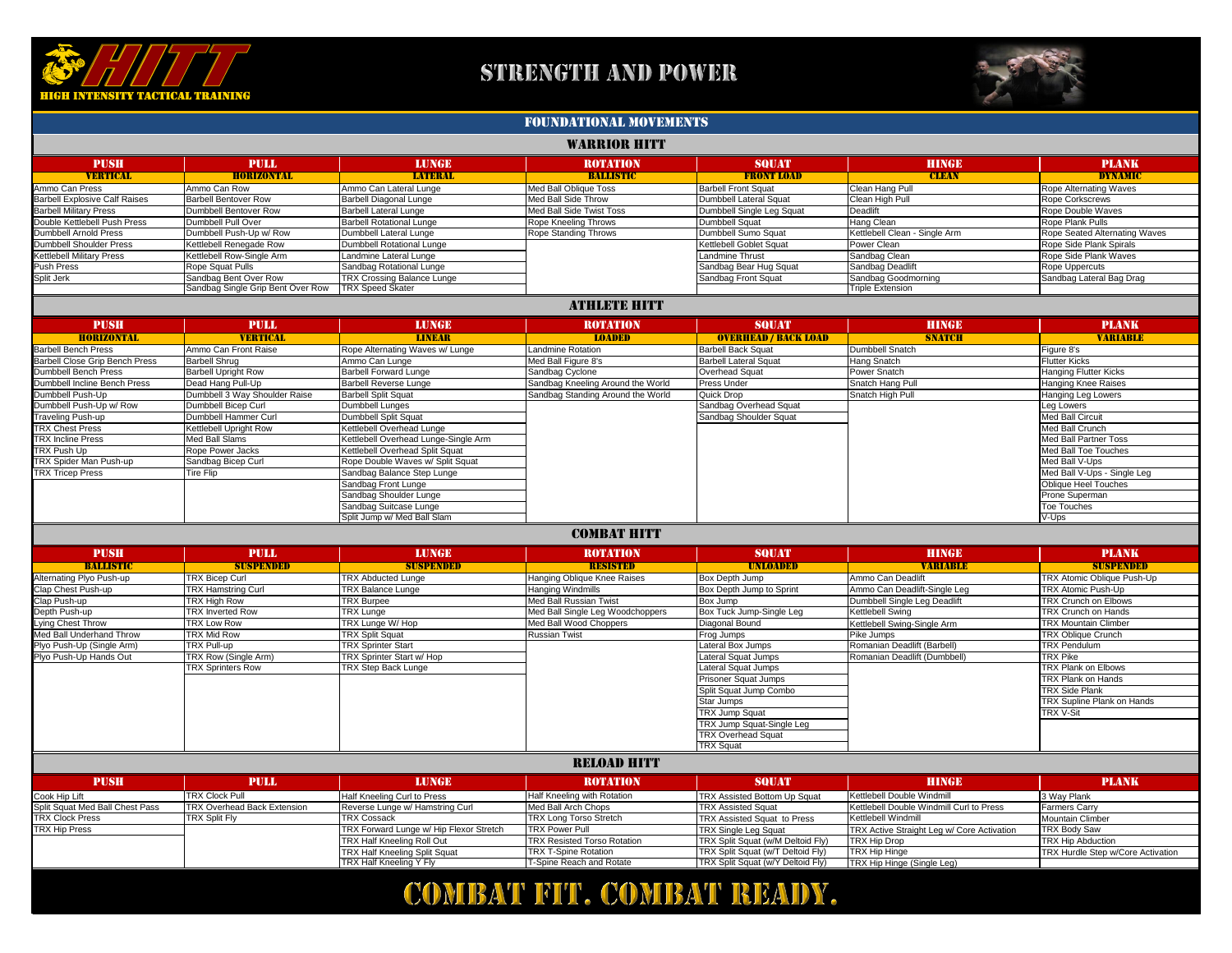

## SPEED, AGILITY & ENDURANCE



**HIGH INTENSITY TACTICAL TRAINING** 

| <b>ATHLETE HITT</b>               | <b>COMBAT HITT</b>             | WARRIOR HITT                           |                                             | <b>RELOAD HITT</b>              |
|-----------------------------------|--------------------------------|----------------------------------------|---------------------------------------------|---------------------------------|
| <b>ACCELERATION</b>               | <b>MAX SPEED</b>               | <b>AGILITY</b>                         |                                             | <b>ENDURANCE</b>                |
| 3 Hop Starts                      | Ankling                        | <b>CONES</b>                           | <b>HURDLES</b>                              | 10 Yd. Resisted Carioca Shuttle |
| A-Skip                            | Ankling w/ Butt Kick           | 20-yard Cone Weave                     | Hurdle Crossover Run                        | 10 Yd. Resisted Forward Shuttle |
| <b>Broad Jump Starts</b>          | B-Skip                         | <b>Cone Attack and Retreat</b>         | Hurdle Crossover Skip                       | 10 Yd. Resisted Shuffle Shuttle |
| <b>Falling Starts</b>             | <b>Butt-Kickers</b>            | Cone Box Drill #1                      | Hurdle Hops - Forward                       | 100 Yd. Gassers                 |
| Mountain Climber Starts           | <b>Fast Claw Series</b>        | Cone Box Drill #2                      | Hurdle Hops - Forward/Backward              | <b>Forward Sled Pull</b>        |
| <b>Prone Starts</b>               | Straight Leg Shuffle           | Cone Combat Glide Shuffle              | Hurdle Hops - Lateral                       | 300 Yd. Shuttle                 |
| Push Up Starts                    | Assisted/Overspeed Sprints     | Cone Goalie Drill                      | Hurdle Hops SL - Forward                    | 10 Yd. Crossover Runs           |
| <b>TRX Sprinter Start Series</b>  | Straight Leg Shuffle to Sprint | Cone Hour Glass Drill                  | Hurdle Hops SL - Forward/Backward           | 5-15 Shuffle to Sprint          |
| <b>Wall Drill Series</b>          | Sprints                        | Cone J-Hook Reverse Sprint             | Hurdle Hops SL - Lateral                    | 60 Yd. Chest Press Sprawl       |
| Parnter Resisted Start w/ Release |                                | Cone Lateral W-Slide                   | Hurdle Lateral Skip                         | 60 Yd. Overhead Sprawl          |
| Harness Resisted Sprint w/Release |                                | Cone M-Drill                           | Hurdle Lateral Step Over Run                | 60 Yd. Reverse Carioca Shuttle  |
|                                   |                                | Prone 3 Cone Drill                     | Hurdle Sprint Progression                   | 60 Yd. Reverse Shuttle          |
|                                   |                                | Prone 5-10-5 Cone Drill                |                                             | 60 Yd. Shuttle                  |
|                                   |                                | <b>Prone Cone T-Drill</b>              |                                             | 60 Yd. Shuttle w Carioca        |
|                                   |                                | Cone W-Drill                           |                                             | 160 Yd. Shuttle w Shuffle       |
|                                   |                                | Cone X-Drill                           |                                             | Hills - Shuffle                 |
|                                   |                                | Cone Zig Zag Drill                     |                                             | Hills - Sprint                  |
|                                   |                                |                                        | <b>LADDERS</b>                              | <b>Reverse Sled Pull</b>        |
|                                   |                                | Ladder Carioca                         | Ladder In In / Out Out - Forward            |                                 |
|                                   |                                | Ladder High Knees                      | Ladder In In / Out Out - Lateral            |                                 |
|                                   |                                | Ladder Hop Scotch                      | Ladder Scissor Switch                       |                                 |
|                                   |                                | Ladder Hop Scotch - Leg Lift Alternate | Ladder Single Leg Front/Back Hops - Lateral |                                 |
|                                   |                                | Ladder Hop Scotch - Single Leg Lift    | Ladder Single Leg Side Hops - Forward       |                                 |
|                                   |                                | Ladder Icky Shuffle                    | Ladder Skiers                               |                                 |

COMBAT FIT. COMBAT READY.